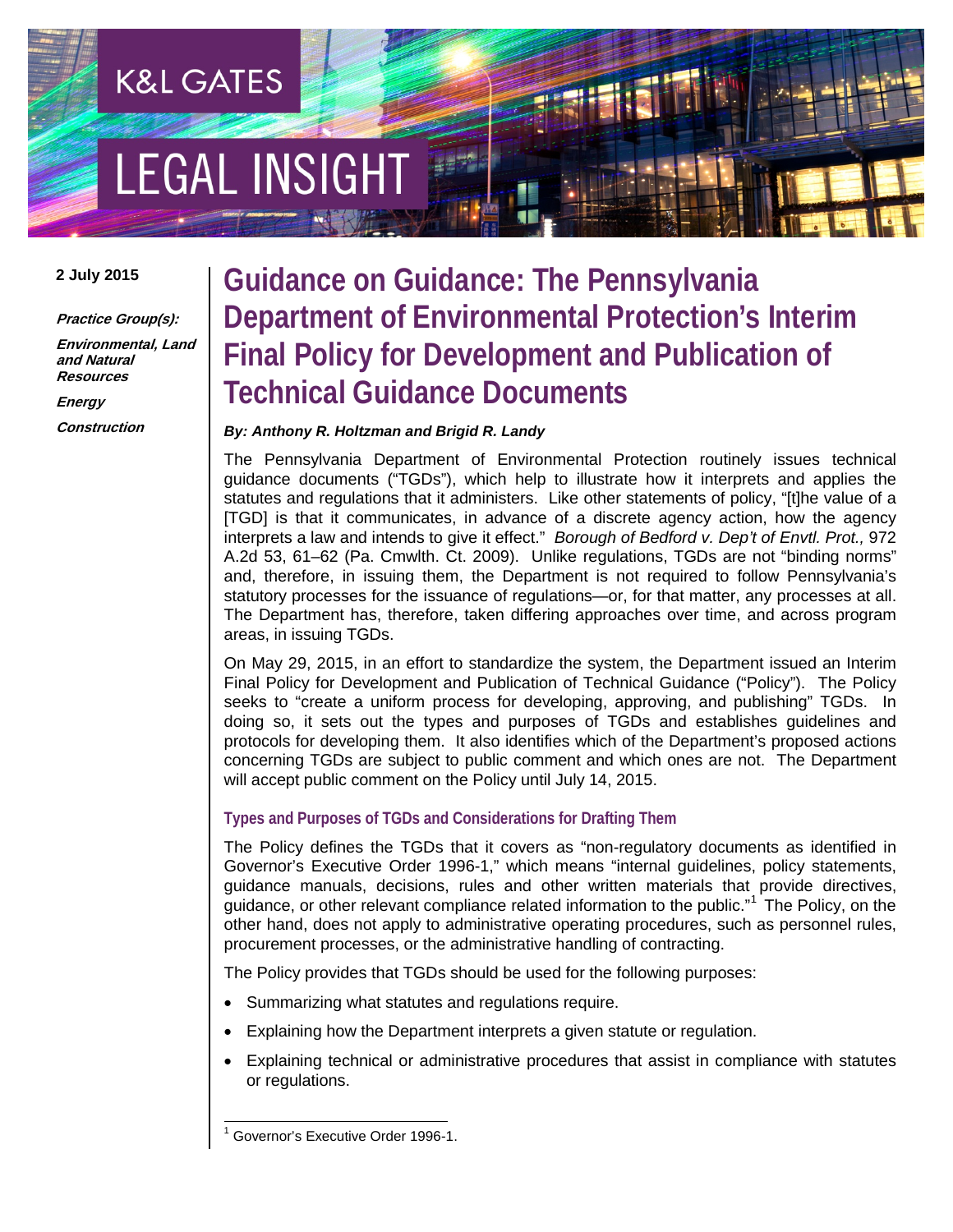### K&L GATES

### **Guidance on Guidance: The Pennsylvania Department of Environmental Protection's Interim Final Policy for Development and Publication of Technical Guidance Documents**

• Establishing policies.

The Policy stresses that TGDs cannot "be used as a substitute for regulations" and "must not mandate actions unless a statute or regulation specifically authorizes the Department to do  $\text{so.}^{n^2}$  $\text{so.}^{n^2}$  $\text{so.}^{n^2}$ 

The Policy indicates that, as the Department develops TGDs, it will ensure that they (i) are "up-to-date and necessary to help implement current laws and regulations," (ii) contain "clear and concise language" and use "non-technical language" as much as possible, (iii) "streamline applicable Departmental administrative and approval procedures," (iv) minimize costs and avoid diminishing "Pennsylvania's competitive economic advantage," and (v) conform with statutes and regulations and "promote consistency among the regional offices, and district oil and gas and mining offices, to the maximum extent practical."

The Policy establishes detailed guidelines for the Department to follow in drafting and reviewing drafts of TGDs, including guidelines for the contents of a proposed technical guidance package and the "route" that the package should take, within the agency, in order to be approved.

#### **Public Comment (or Not) on Proposed Actions Concerning TGDs**

The Policy identifies several types of proposed actions concerning TGDs and, for each one, indicates whether the Department will accept public comment on it.

The Policy, for example, states that when the Department proposes to create "new guidance" or make a "substantive revision" to an existing TGD, the Department will accept public comment on the proposal "for no less than 30 calendar days from the publication of the document's availability in the *Pennsylvania Bulletin*[.]" The Policy defines "new guidance" as "DEP guidance that has not previously existed in any form" and defines "substantive revision" as "any other category of change made to guidance that is neither development of new guidance nor a minor revision."

The Policy defines a "minor revision" as a change to a TGD that:

- Affects a small portion of the existing guidance without fundamentally altering its content;
- Deals with minor editorial improvements such as revised dates, changes in Departmental staff, updates of old information, clarification of examples, or typographical issues;
- Changes the layout, format, or sequence of information in the existing guidance without affecting its content; or
- Reflects a non-substantive change in the regulatory or statutory parent.

The Policy states that proposed minor revisions to TGDs "need not be published as a draft, nor must they include a public comment period."

The Policy, similarly, does not call for public comment on any proposal to rescind or remove a TGD. It provides, instead, that a Bureau Director within the Department may determine

<span id="page-1-0"></span> $\frac{2}{10}$  It is not clear that a statute or regulation can authorize the Department to "mandate actions" through a TGD. *See, e.g.*, *Borough of Bedford*, 972 A.2d at 63 (binding norms must be issued in accordance with statutory processes for issuing a regulation).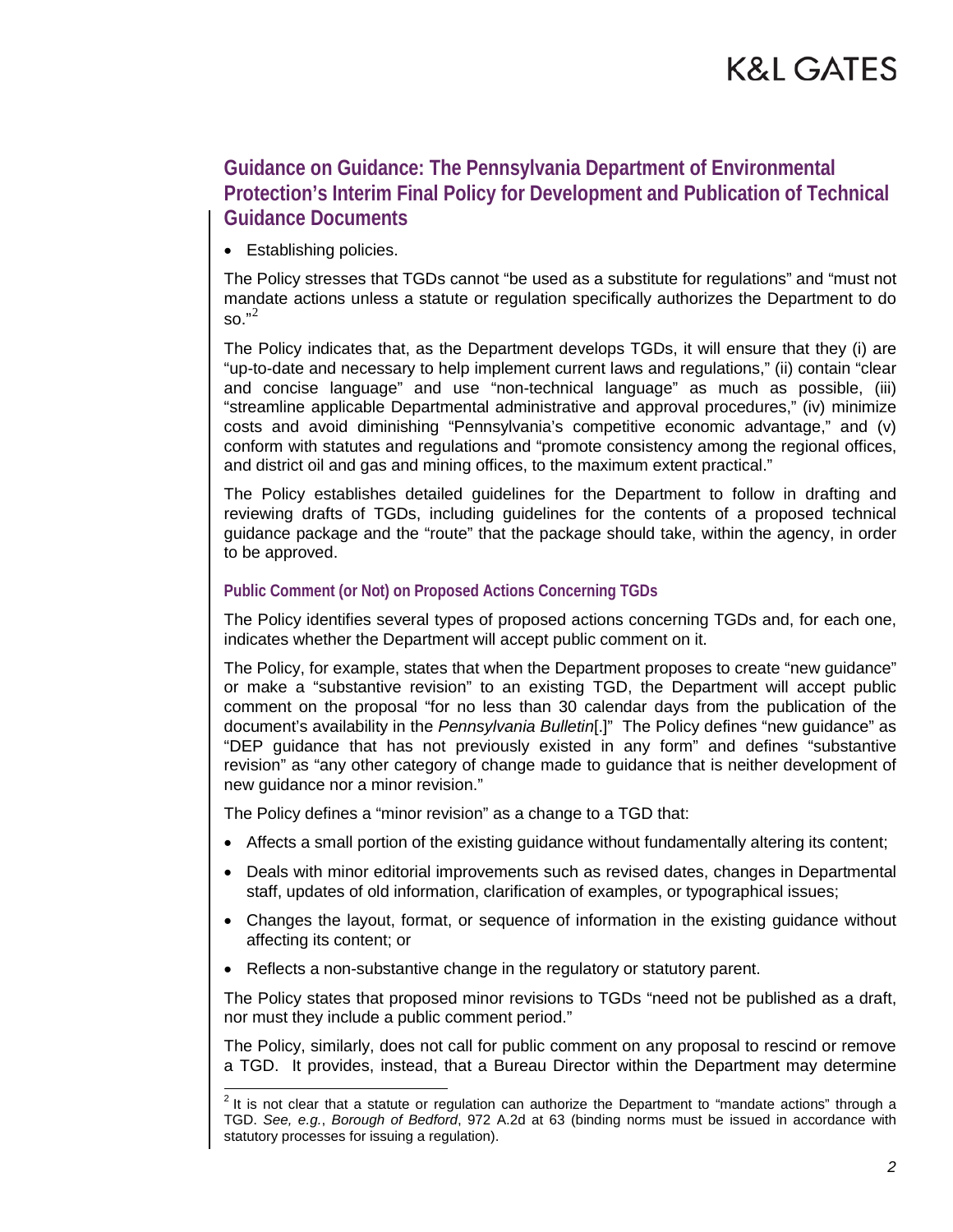### K&L GATES

### **Guidance on Guidance: The Pennsylvania Department of Environmental Protection's Interim Final Policy for Development and Publication of Technical Guidance Documents**

that a TGD "is no longer necessary," in which case it is rescinded, or that its content should be maintained in a different format, in which case it is removed from the Department's official inventory of TGDs and, depending on the circumstances, may be converted into "a fact sheet or brochure" or the like. This approach can be problematic because, while a Bureau Director might conclude that the elimination of a given TGD is warranted, the public might believe otherwise, resulting in a sense of disenfranchisement and leaving members of the regulated community and other stakeholders without notice, "in advance of a discrete agency action, how the agency interprets a law and intends to give it effect." *Borough of Bedford*, 972 A.2d at 62.

On a related note, several months ago, the Department rescinded its Guidance for Civil Penalties Calculations for Effluent Violations, stating that those TGDs "describe methods for assessing civil penalties under section 605 of The Clean Streams Law (35 P. S. § 691.605) that are no longer used by the Department."<sup>[3](#page-2-0)</sup> At the same time, it announced that "[n]ew procedures for assessing civil penalties under The Clean Streams Law (35 P. S. §§ 691.1– 691.1001) developed by the Department are contained in *internal Standard Operating Procedures* and the continued availability of the technical guidance may create confusion."[4](#page-2-1) Those "internal Standard Operating Procedures" are *not* available to the public, which stands in discord with the Department's recent emphasis on increasing its transparency and public accountability.

#### **Status of the Policy**

As the Policy notes, "[i]ssuing a document as Interim Final allows for use of the draft document by the Department while it accepts public comments." The Department has classified the Policy itself as Interim Final guidance and, therefore, it has already taken effect.

The Department will accept public comment on the Policy until July 14, 2015. Members of the public can submit their comments through traditional channels (*e.g.*, mail and e-mail), as well as the Department's new eComment system, an online portal for the submission of comments regarding pending policy, technical guidance, and general permit documents.<sup>[5](#page-2-2)</sup>

#### **Authors:**

**Anthony R. Holtzman** [anthony.holtzman@klgates.com](mailto:anthony.holtzman@klgates.com) +1.717.231.4570

**Brigid R. Landy** [brigid.landy@klgates.com](mailto:brigid.landy@klgates.com) +1.717.231.4573

<span id="page-2-1"></span><span id="page-2-0"></span><sup>3</sup> 45 Pa.B. 1178 (March 7, 2015).

<sup>4</sup> *Id*. (emphasis added).

<span id="page-2-2"></span><sup>5</sup> http://www.ahs.dep.pa.gov/eComment/